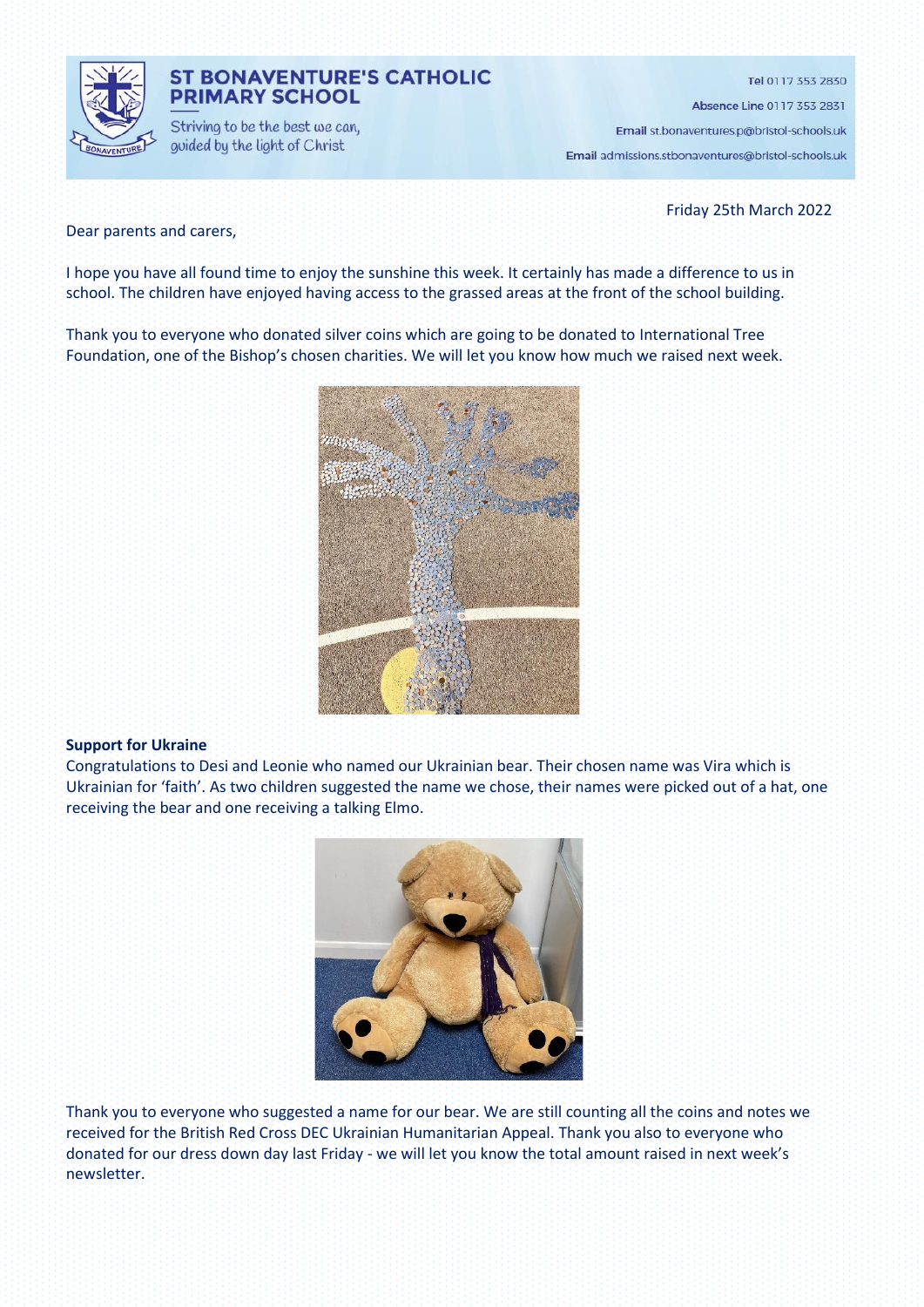#### **Circus workshop**

This week every year group in school was able to take part in workshops to learn new circus skills. My thanks to the PTFA for funding this really fun activity. The children absolutely loved it!



#### **Early Reading workshop for parents of Reception and KS1 pupils**

Thank you to everyone who attended our workshops this week. The feedback we received was incredibly positive. Thank you. If you did miss this, we are running it again at 9am on Tuesday 26th April. Please add this date to your diary as it will be the last time we run this session this academic year.

#### **EAL parents (English as an Additional Language)**

We are going to be holding our first EAL parent group meeting on Monday 4th April at 9am. Both Mrs Preisner and Miss Carter are looking forward to welcoming parents to this group. Please add this date to your diary.

#### **New school banner**

I would like to replace our school banner and am looking for someone to work with us to design and create a new one. We currently use our banner at Diocesan events such as chaplaincy days and Masses. If anyone is interested in taking on this project, please contact me on [head.st.bonaventures.p@bristol-schools.uk](mailto:head.st.bonaventures.p@bristol-schools.uk)

Best,

mis Rattantire

Sarah Ballantine Headteacher

| Events from week commencing: Monday 28 <sup>th</sup> March 2022 (MENU week 1) |                                                            |
|-------------------------------------------------------------------------------|------------------------------------------------------------|
| Thurs 31 <sup>st</sup> March and Tues 5 <sup>th</sup> April:                  | Parents' evenings                                          |
| Monday 4 <sup>th</sup> April:                                                 | 9am Parent EAL meeting – English as an additional language |
| Friday 8 <sup>th</sup> April:                                                 | <b>EASTER FESTIVAL!</b>                                    |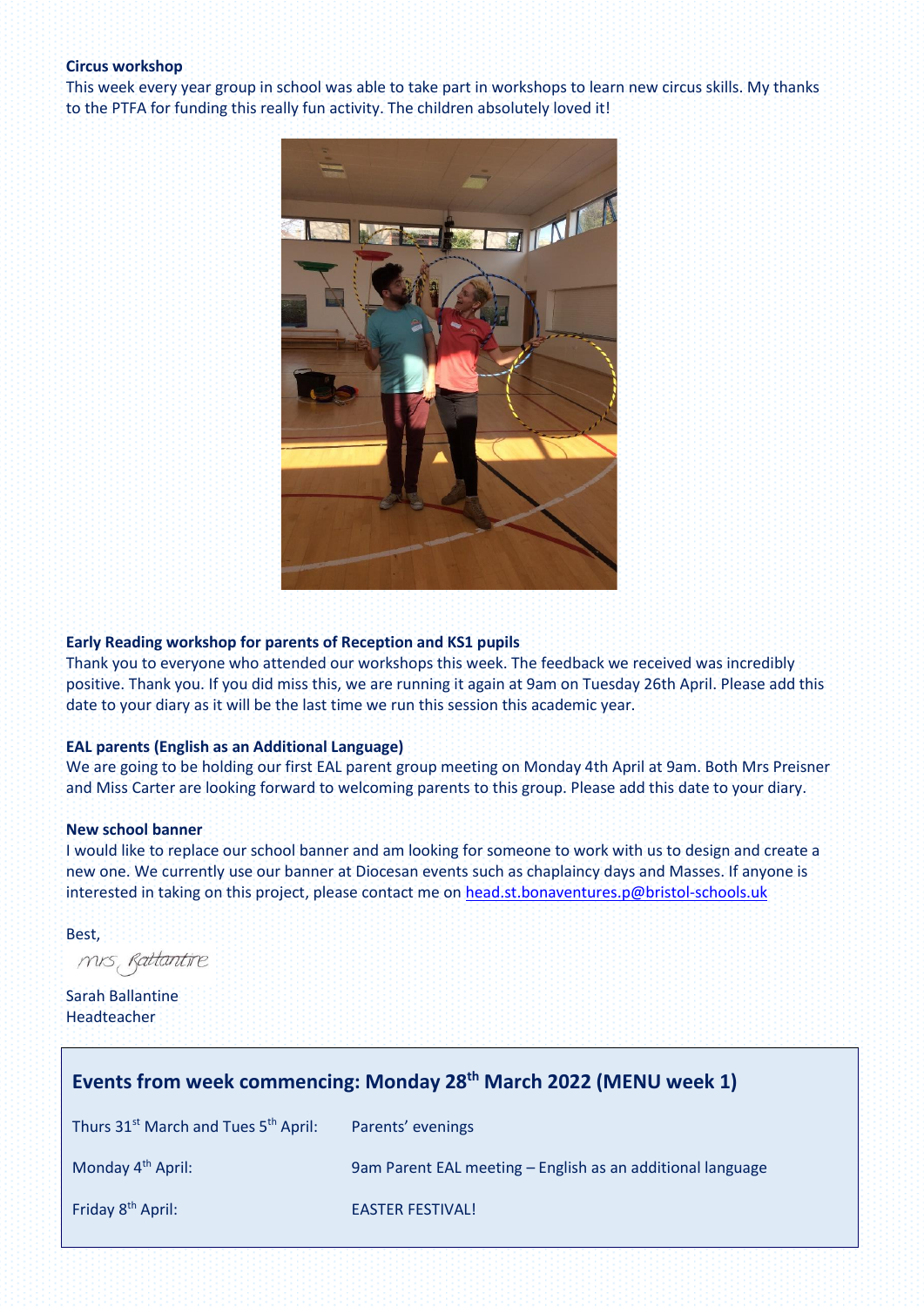# **Additional reading and spelling workshops**

We will be running two additional workshops in Term 5:

**Monday 25th April** - 2.30pm Spelling information session for all parents **Tuesday 26th April** - 9am Early reading information session for Reception and KS1 parents

If you would like to attend one or both of these sessions, please put the date in your diary and we look forward to seeing you then.

# **Easter Playscheme – bookings now open**

Our Kidzone team will be running a Playscheme during the Easter holidays.

The Playscheme will be open from Monday  $11^{th}$  – Thursday  $14^{th}$  April and from Tuesday  $19^{th}$  – Friday 22<sup>nd</sup> April but closed on Good Friday and Easter Monday (15<sup>th</sup> and 18<sup>th</sup> April).

A full day runs from 8.30am until 5.45pm and costs £28. A short day runs from 10am until 4pm and costs £21. You can book now using School Gateway.

# **Easter Festival – Friday 8th April**

We are delighted that we will be holding our Easter Festival this year on the last day of Term 4 (Friday 8<sup>th</sup> April). A letter with full instructions about how children can take part has been emailed home separately so please read this carefully.

Parents and carers are welcome to stay for the Easter Bonnet parade at 9am on the playground and to come at 2.45pm to watch the closing presentations outside.

Sadly, we will not be able to welcome anyone into the school building this year.

# **Kidzone needs your donations!**

Please do consider donating any games, puzzles, play food/kitchen items, role play items, small world items (e.g: pirate ship / play people / castle / animals, etc) that your child/ren no longer play with to Kidzone After School Club and Playscheme. We would also love any craft items you no longer use.

These will all be gratefully received and provide us with more opportunities to extend play for the children who attend our sessions. Please bring any donations to the DT room to leave with the team directly at the end of a school day, or hand into the main school office who will ensure we receive it. Thank you! Kidzone Play Team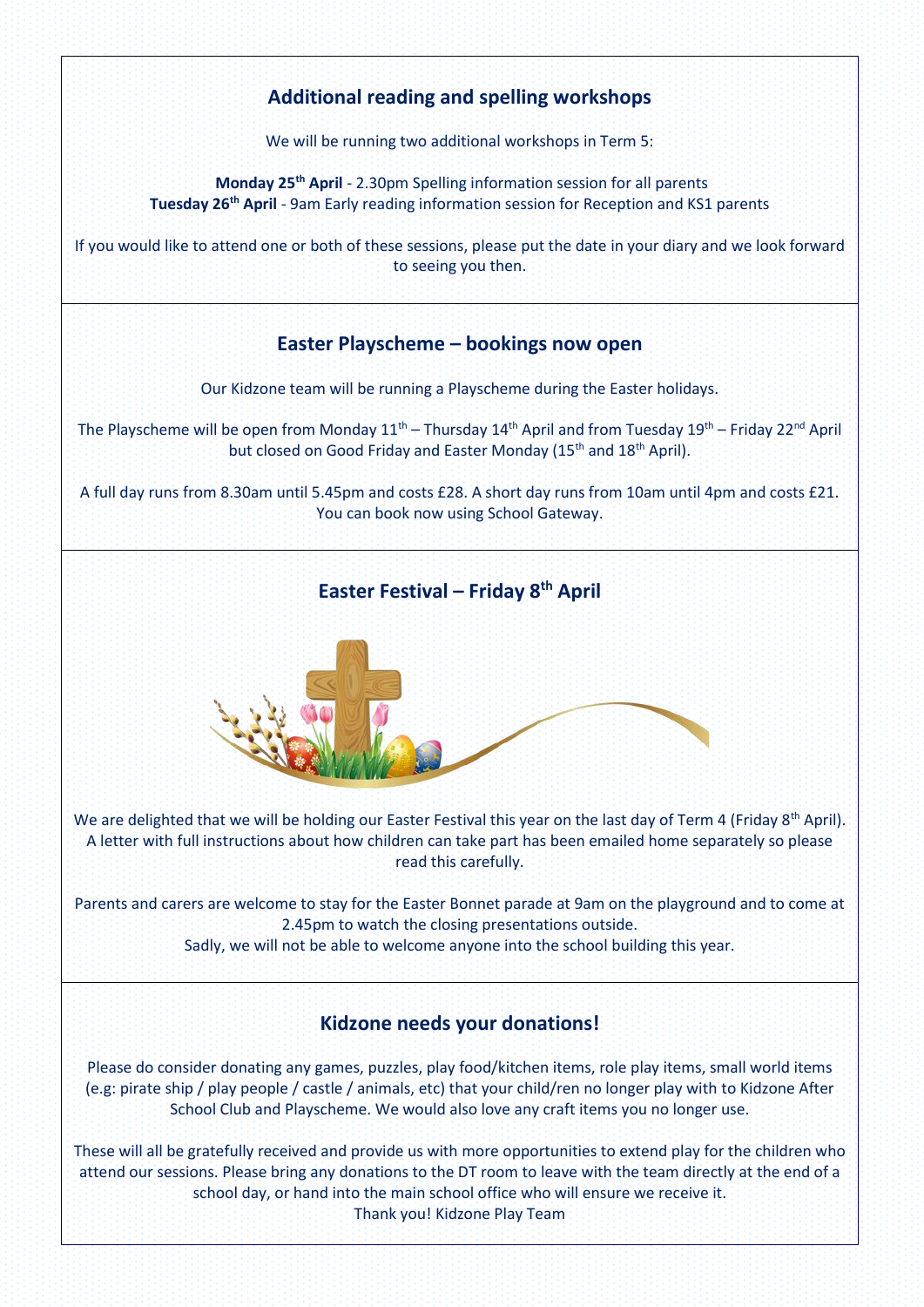# **PTFA News [www.stbonsptfa.com](file:///C:/Users/sophi/Documents/Personal/PTFA/www.stbonsptfa.com)**

Facebook – St Bons Parents and Carers Instagram - @stbonsptfa Email – [ptfa.stbons@gmail.com](mailto:ptfa.stbons@gmail.com)

# **It's this week! Notice of AGM, Wed 30th March 8pm**

⮚ The PTFA's Annual General Meeting (AGM) will take place on Wed 30th March 8pm via Zoom call (link to be sent out) - please put the date in your diary

 $\triangleright$  The AGM is an obligatory meeting held once a year and allows all members (that's you dear reader!) to receive information about our financial performance over the past 12 months, our activities, and confirm/nominate committee posts

 $\triangleright$  We MUST have a minimum attendance of twice the number of committee positions so PLEASE dial in! We would really appreciate it! You don't have to participate (although we would love that), you can simply turn up.

# **Spring Flower Sale Friday 25th March**

Brighten your day or drop a hint for Mother's Day at our spring flower sale. Daffodils £1 per bunch or 3 bunches for £2.50. Contactless or cash payment

**Doughnuts and Hot Chocolates at the Easter Festival – pre-order now**

Krispy Kreme doughnuts are back for the Easter Festival.

Pre-orders of 6 or 12 doughnuts are available again from now until 31st March at stbonsptfa.com/events Individual doughnuts will be available on the day from 2.45pm for £1 each along with hot drinks Contactless or cash payment

# **Second-Hand Uniform Sale**

The sale last week was a record breaker raising £175. Thank you to Ellie Eakins for her excellent organisation. If you are in need of uniform or have any donations (branded and in good condition) please email [ptfauniformrep@gmail.com](mailto:ptfauniformrep@gmail.com)

**North Bristol Foodbank**

North Bristol Food Bank can be reached on 0117 979 1399.

For areas covered see here[: https://northbristol.foodbank.org.uk/locations/](https://northbristol.foodbank.org.uk/locations/)

Up to date information for these outlets is available here -<https://northbristol.foodbank.org.uk/get-help/>

# **Have you had a change of circumstances due to COVID-19?**

There are lots of schemes that you could be eligible for to support your child and your wider family:

• **Pupil premium and/or Free School Meals** - Financial support that is provided to schools to help support your child and Free School Meals [http://www.st-](http://www.st-bonaventures.bristol.sch.uk/web/pupil_premium_and_sports_premium/270945)

[bonaventures.bristol.sch.uk/web/pupil\\_premium\\_and\\_sports\\_premium/270945](http://www.st-bonaventures.bristol.sch.uk/web/pupil_premium_and_sports_premium/270945) 

• **Council Emergency Payment** - To help you pay off one-off bills like heating, electricity

<https://www.bristol.gov.uk/benefits-financial-help/emergency-payments-local-crisis-and-prevention-fund>

• **North Bristol Advice Centre**: The advice centre can help signpost you to initiatives that you could be eligible for to get support: <http://www.northbristoladvice.org.uk/>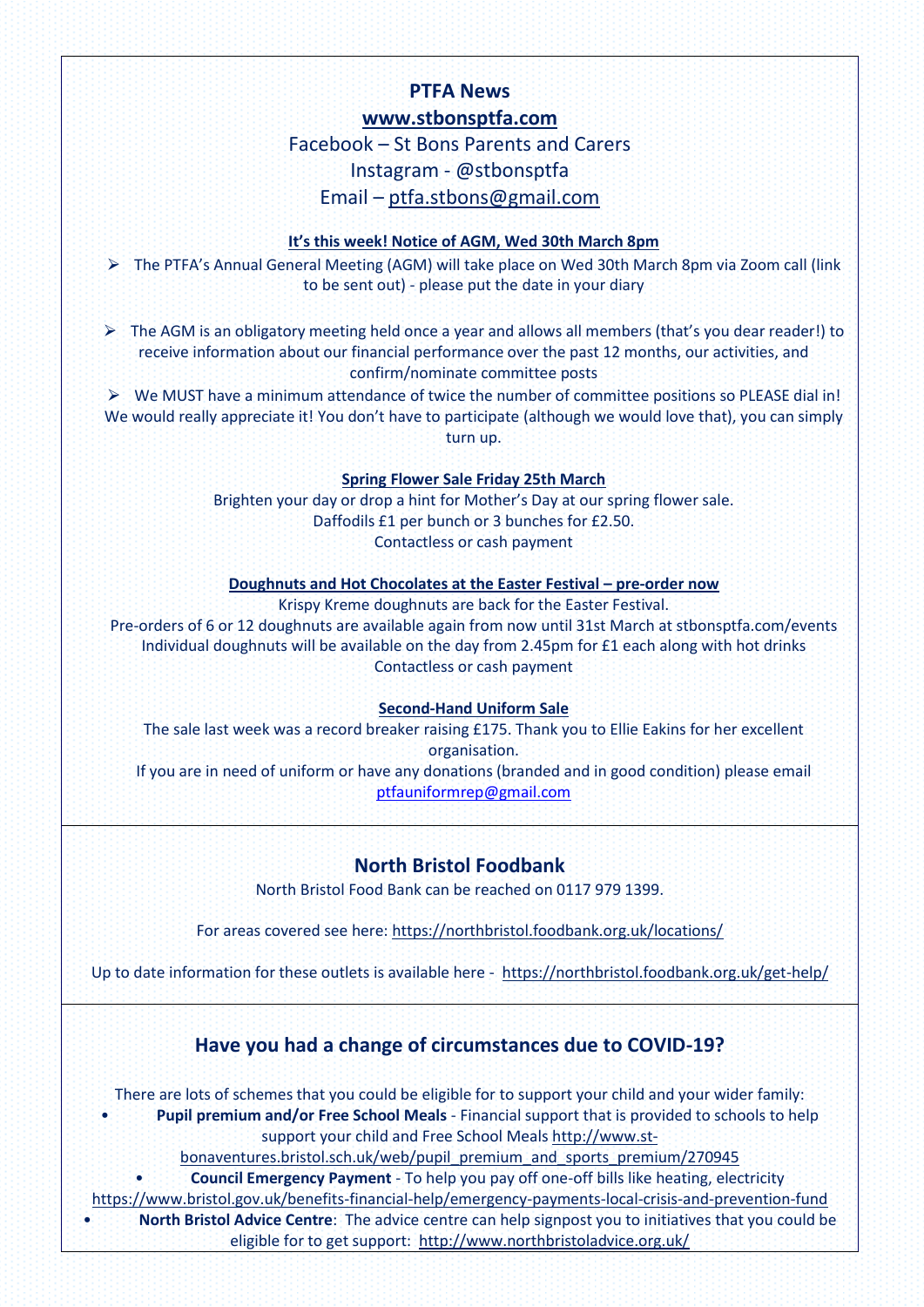• **The Money Advice Service** - For help to manage your money during the pandemic <https://www.moneyadviceservice.org.uk/en/articles/coronavirus-and-your-money>

If you are struggling to access these services and would like help, please contact the school office.

# **COMMUNITY NEWS**

# **Babysitting**

Hi, my name is Faye. I am 16 and the daughter of Mrs Benians who works in the school office. I'm currently at RGS and am looking for babysitting work. I really enjoy working with children and helped at St Bon's with Mrs Hinkins for my DofE. If you need any babysitting help, please pop into the office and speak to my mum.

# **Bristol Old Vic Theatre School**

On Sundays during term time, Bristol Old Vic Theatre School opens its doors to young people from across the South West who want to learn theatrical skills in a fun, creative and welcoming environment. We offer weekly classes in both performance and production, taught by our students at the height of their professional training.

The workshops are split across four age groups: Upstage for ages 4 to 6; Downstage for ages 7 to 10; Stage Left for ages 11 to 14; Stage Right for ages 15 to 18.

The BOVTS Young Artists term will start on Sunday 1 May and runs until Sunday 10 July 2022. Partial bursaries are available, and will be assessed via application on a case-by-case basis. For more information visit <https://www.oldvic.ac.uk/young-artists/>

**St Bon's Brownies** has vacancies for new Brownies. If you have a daughter in Year 2 or above and would like your daughter to join the parish Brownie group, please contact [stbonsbrownies@gmail.com](mailto:stbonsbrownies@gmail.com)

# **St Bon's parent who needs help with transport**

One of our parents with two children here at St Bon's has recently moved to Lawrence Weston. The family does not have a car and the bus journey is really difficult (multiple buses across different bus companies). If you would be interested in earning a small amount of money to go and collect the girls at about 8am and bring them to St Bon's, please get in touch with Mrs Benians in the office [clare.benians@bristol-schools.uk](mailto:clare.benians@bristol-schools.uk) Even if you could only help on a few days a week, that would be great.

#### **Fundraising by one of our pupils**

One of our 2C pupils is taking part in some fundraising for Great Ormond Street Hospital. She will be taking part in the challenge to swim 5km (200 lengths of our local pool) in March to raise money for charity. If you would like to donate, please use the link below.

<https://www.facebook.com/donate/234373738907429/>

# **Sinead Pelley Health & Wellbeing**

I would like to thank all the wonderful St Bonaventure's families who visit my clinic - it has been so rewarding to see the improvement in both children and parents, greatly benefiting from my Kinesiology and well-being sessions.

Kinesiology is incredibly effective for children and parents are amazed at how quickly results are achieved.

Please do have a look at my website should you wish to understand a bit more.... <https://www.healthandwellbeingbristol.co.uk/>